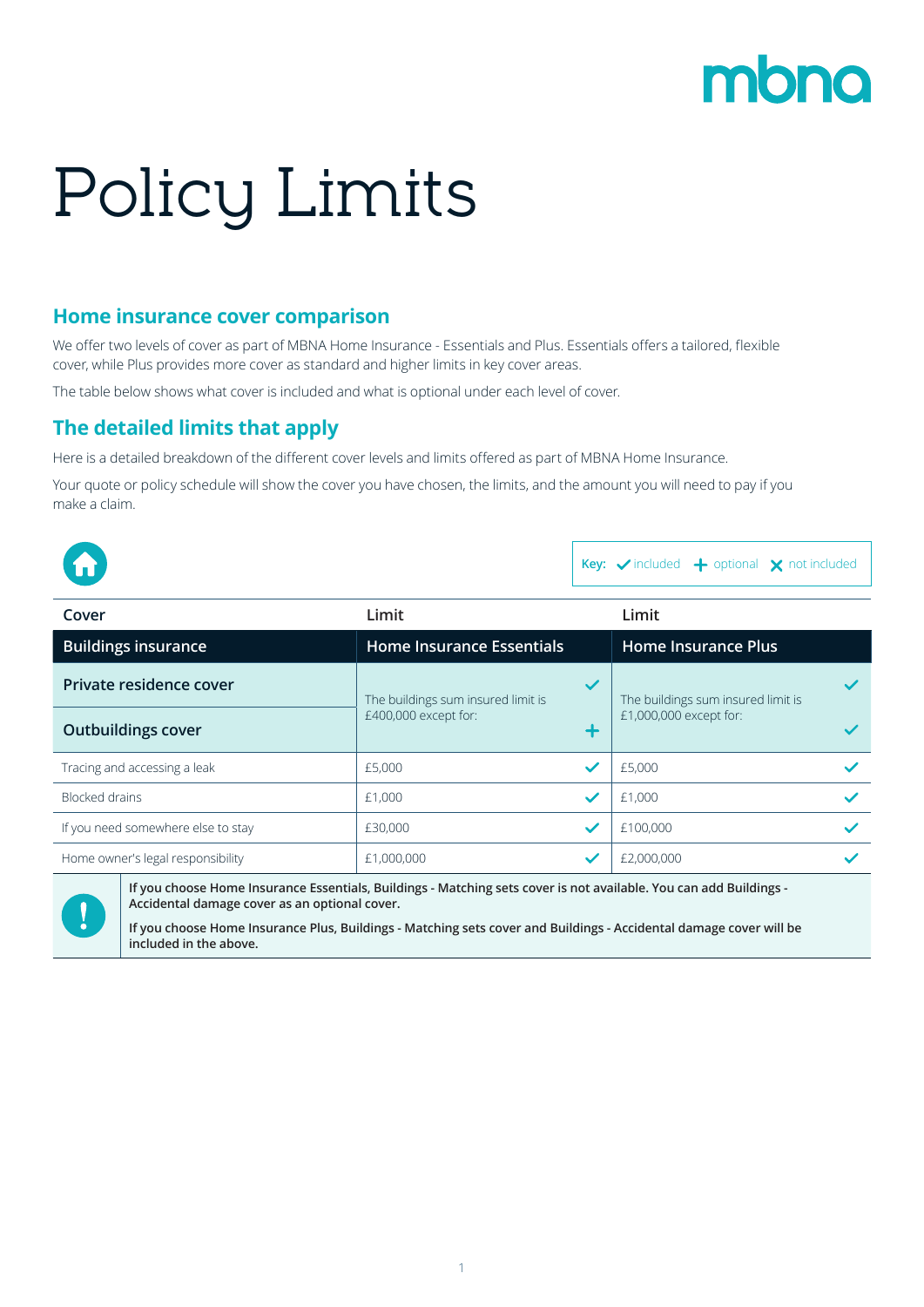#### **The detailed limits that apply**

For any high risk item we will not pay more than £1,500, unless you have named the item under Specified items cover.



Key:  $\checkmark$  included  $\underset{}{\leftarrow}$  optional  $\underset{}{\leftarrow}$  not included

| Cover                                                      | Limit                                                                |                           | Limit                                                                                           |              |
|------------------------------------------------------------|----------------------------------------------------------------------|---------------------------|-------------------------------------------------------------------------------------------------|--------------|
| <b>Contents insurance</b>                                  | <b>Home Insurance Essentials</b>                                     |                           | <b>Home Insurance Plus</b>                                                                      |              |
| Private residence cover                                    | The contents sum insured limit is<br>£55,000 except for:             | $\checkmark$              | The contents sum insured limit is<br>£80,000 unless stated otherwise<br>below:                  |              |
| High risk items                                            | £5,000 included as standard,<br>selectable up to £30,000             | $\checkmark$              | £5,000 included as standard,<br>selectable up to £50,000                                        |              |
| Tenant's home improvements                                 | £5,000                                                               | $\checkmark$              | £5,000                                                                                          |              |
| Contents away from your home                               | Not included                                                         | X                         | £80,000                                                                                         |              |
| Metered water, oil or liquid petroleum gas                 | Not included                                                         | X                         | £2,500                                                                                          | $\checkmark$ |
| If you need somewhere else to stay                         | £20,000                                                              | $\checkmark$              | £30,000                                                                                         | $\checkmark$ |
| Special events                                             | Not included                                                         | $\boldsymbol{\mathsf{x}}$ | £3,000 increase to high risk items<br>limit for items individually worth no<br>more than £1,500 |              |
| Money                                                      | £250                                                                 | $\checkmark$              | £1,000                                                                                          |              |
| Credit & debit cards                                       | Not included                                                         | X                         | £1,000                                                                                          |              |
| Downloaded files                                           | Not included                                                         | X                         | £2,500                                                                                          | $\checkmark$ |
| Damage to frozen food                                      | £250                                                                 | $\checkmark$              | £500                                                                                            | $\checkmark$ |
| Visitors' belongings                                       | Not included                                                         | X                         | £1,000                                                                                          | $\checkmark$ |
| Home office equipment                                      | £5,000                                                               | $\checkmark$              | £10,000                                                                                         | $\checkmark$ |
| Personal legal responsibility                              | £1,000,000                                                           | $\checkmark$              | £2,000,000                                                                                      | $\checkmark$ |
| Employer's responsibility for domestic staff               | Not included                                                         | X                         | £10,000,000                                                                                     | $\checkmark$ |
| Protection for tenants                                     | £10,000                                                              | $\checkmark$              | £20,000                                                                                         | $\checkmark$ |
| Contents in outbuildings and in the<br>open cover          | The limit for this cover is £5,000<br>unless stated otherwise below: | $\mathbf +$               | The limit for this cover is £10,000<br>unless stated otherwise below:                           |              |
| High risk items                                            | £5,000                                                               | $\checkmark$              | £5,000                                                                                          |              |
| Metered water, oil or liquid petroleum gas                 | Not included                                                         | X                         | £2,500                                                                                          | $\checkmark$ |
| Money                                                      | £250                                                                 | $\checkmark$              | £1,000                                                                                          |              |
| Credit & debit cards                                       | Not included                                                         | X                         | £1,000                                                                                          | $\checkmark$ |
| Damage to frozen food                                      | £250                                                                 | $\checkmark$              | £500                                                                                            | $\checkmark$ |
| Visitors' belongings                                       | Not included                                                         | X                         | £1,000                                                                                          | $\checkmark$ |
| Home office equipment                                      | £5,000                                                               | $\checkmark$              | £10,000                                                                                         | $\checkmark$ |
| Contents in the open (within the boundary<br>of your home) | £1,000                                                               |                           | £2,000                                                                                          |              |



**If you choose Home Insurance Essentials, Contents - Matching sets cover is not available. You can add Contents – Accidental damage cover as an optional cover.**

**If you choose Home Insurance Plus, Contents - Matching sets cover and Contents - Accidental damage cover will be included in the above.**